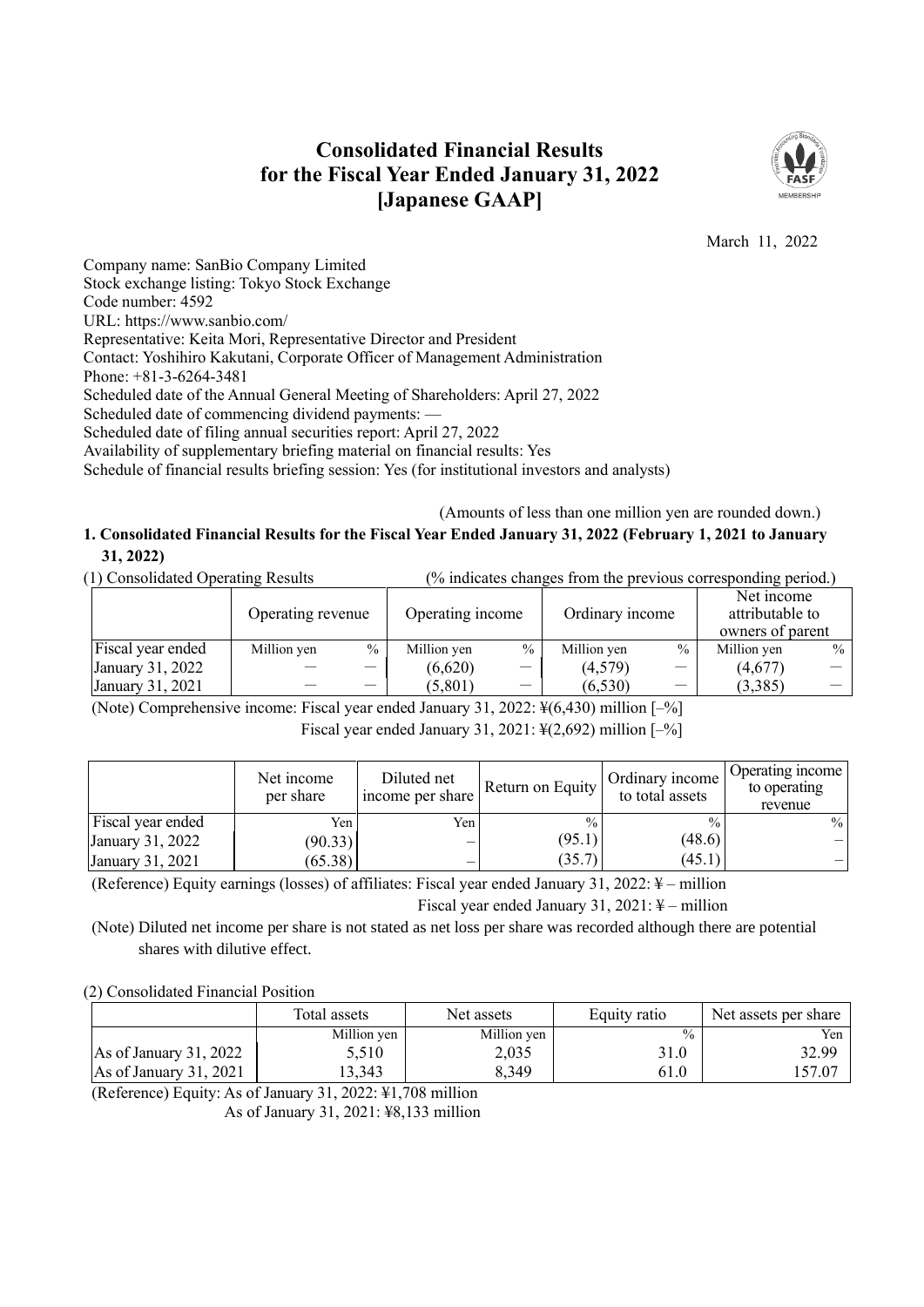(3) Consolidated Cash Flows

|                   | Cash flows from<br>operating activities | Cash flows from<br>investing activities | Cash flows from<br>financing activities | Cash and cash<br>equivalents at end<br>of period |
|-------------------|-----------------------------------------|-----------------------------------------|-----------------------------------------|--------------------------------------------------|
| Fiscal year ended | Million yen                             | Million yen                             | Million yen                             | Million yen                                      |
| January 31, 2022  | (6, 546)                                | (66)                                    | (1, 495)                                | 4,557                                            |
| January 31, 2021  | (5,215)                                 | 4,180                                   | (56)                                    | 12,480                                           |

### **2. Dividends**

|                                                      |     |                                          | Annual dividends |          |       | Total                | Payout                  | <b>Dividends</b>                   |
|------------------------------------------------------|-----|------------------------------------------|------------------|----------|-------|----------------------|-------------------------|------------------------------------|
|                                                      | 1st | 2nd<br>quarter-endquarter-endquarter-end | 3rd              | Year-end | Total | dividends<br>(Total) | ratio<br>(Consolidated) | to<br>net assets<br>(Consolidated) |
|                                                      | Yen | Yen                                      | Yen              | Yen      | Yen   | Million yen          | $\frac{0}{0}$           | $\frac{0}{0}$                      |
| Fiscal year ended<br>January 31, 2021                | -   | 0.00                                     | —                | 0.00     | 0.00  | -                    |                         |                                    |
| January 31, 2022                                     | _   | 0.00                                     | —                | 0.00     | 0.00  |                      |                         |                                    |
| Fiscal year ending<br>January 31, 2023<br>(Forecast) | _   | 0.00                                     | —                | 0.00     | 0.00  |                      |                         |                                    |

## **3. Consolidated Financial Results Forecast for the Fiscal Year Ending January 31, 2023 (February 1, 2022 to January 31, 2023)**

|  | (% indicates changes from the previous corresponding period.) |  |  |  |  |
|--|---------------------------------------------------------------|--|--|--|--|
|  |                                                               |  |  |  |  |

|            | Operating<br>revenue (Note) |                          | Operating<br><i>n</i> come |      | Ordinary income |               | Net income<br>attributable to<br>owners of parent |               | Net income<br>per share |  |
|------------|-----------------------------|--------------------------|----------------------------|------|-----------------|---------------|---------------------------------------------------|---------------|-------------------------|--|
|            | Million yen                 | $\frac{0}{0}$            | Million yen                | $\%$ | Million yen     | $\frac{0}{0}$ | Million yen                                       | $\frac{0}{0}$ | Yen                     |  |
| First half |                             |                          | (3,067)                    | -    | (3,168)         | —             | (3,169)                                           | -             | (61.19)                 |  |
| Full year  | $\overline{\phantom{0}}$    | $\overline{\phantom{0}}$ | (5,858)                    |      | (5,991)         | -             | (5,997)                                           |               | (115.79)                |  |

(Note) As of March 11, 2022, the NHI drug price which will be determined after the manufacture and marketing approval of the Company's regenerative medicine product SB623 for the chronic traumatic brain injury in Japan (hereinafter referred to as the "Approval") is not yet determined. For this reason, operating revenue related to SB623 is not reflected in the above financial results forecast. The Company will consider disclosing operating revenue and other data after the date of the drug price is determined. The financial results forecast figures in this document were estimated on the basis of projections until the Approval. The Company plans to revise these forecast figures to reflect its post-approval business plans once being sure that the Approval will be granted.

### **Notes:**

- (1) Changes in significant subsidiaries during the period under review (changes in specified subsidiaries resulting in changes in scope of consolidation): No
- (2) Changes in accounting policies, changes in accounting estimates and retrospective restatement
	- 1) Changes in accounting policies due to the revision of accounting standards: No
	- 2) Changes in accounting policies other than 1) above: No
	- 3) Changes in accounting estimates: No
	- 4) Retrospective restatement: No
- (3) Total number of issued shares (common shares)
	- 1) Total number of issued shares at the end of the period (including treasury shares):
		- January 31, 2022: 51,793,402 shares January 31, 2021: 51,785,505 shares
	- 2) Total number of treasury shares at the end of the period: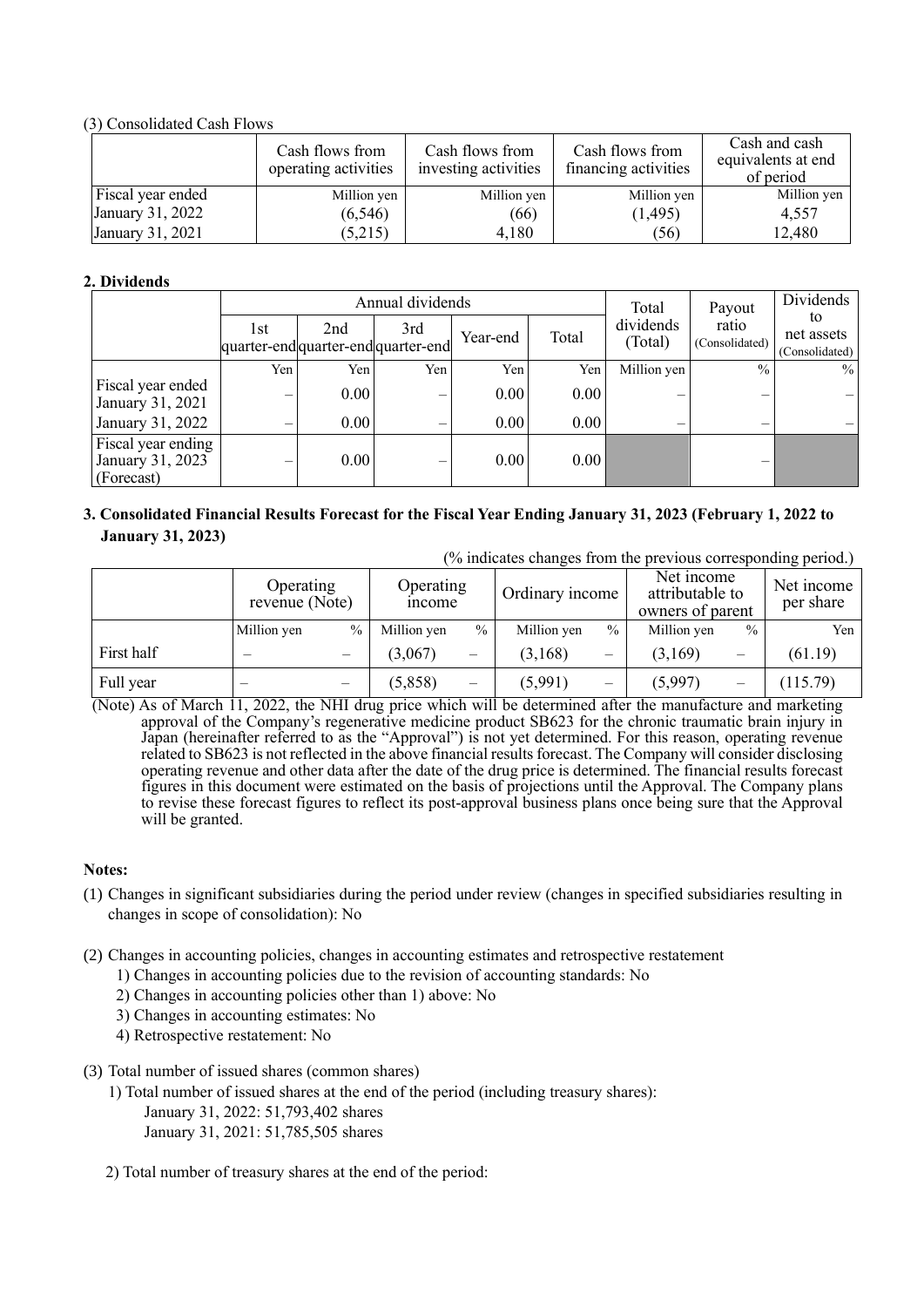January 31, 2022: 196 shares January 31, 2021: 196 shares

3) Average number of shares during the period Fiscal year ended January 31, 2022: 51,789,136 shares Fiscal year ended January 31, 2021: 51,785,102 shares

### **(Reference) Overview of Non-Consolidated Financial Results**

Non-Consolidated Financial Results for the Fiscal Year Ended January 31, 2022 (February 1, 2021 to January 31,

2022)

(1) Non-Consolidated Operating Results (% indicates changes from the previous corresponding period.)

|                   | Operating revenue |                          | Operating income |               | Ordinary income |               | Net income  |      |
|-------------------|-------------------|--------------------------|------------------|---------------|-----------------|---------------|-------------|------|
| Fiscal year ended | Million yen       | $\%$                     | Million yen      | $\frac{0}{0}$ | Million ven     | $\frac{0}{0}$ | Million ven | $\%$ |
| January 31, 2022  |                   | $\overline{\phantom{0}}$ | 1,477            |               | 932             |               | (6, 439)    |      |
| January 31, 2021  |                   | _                        | 579)             |               | 1,827           |               | (2.976)     |      |

|                   | Net income per share | Diluted net income<br>per share |
|-------------------|----------------------|---------------------------------|
| Fiscal year ended | Yen                  | Yen                             |
| January 31, 2022  | (124.35)             |                                 |
| January 31, 2021  | 57 49                |                                 |

(Note) Diluted net income per share is not stated as net loss per share was recorded although there are potential shares with dilutive effect.

(2) Non-Consolidated Financial Position

|                          | Total assets | Net assets  | Equity ratio  | Net assets per share |
|--------------------------|--------------|-------------|---------------|----------------------|
|                          | Million yen  | Million yen | $\frac{0}{0}$ | Yen                  |
| As of January 31, 2022   | 4.883        | 2,033       | 35.0          | 32.96                |
| As of January $31, 2021$ | 12.718       | 8,357       | 64.0          |                      |

(Reference) Equity: As of January 31, 2022: ¥1,707 million

As of January 31, 2021: ¥8,141 million

\*Non-Consolidated Operating Results compared to the previous fiscal year

A change in ordinary income from the previous fiscal year is mainly due to the foreign exchange gains resulting from fluctuations in foreign exchange rates. A change in net loss from the previous fiscal year is mainly due to sales of investment securities held in the previous fiscal year.

\*These financial results are outside the scope of audit procedures by a certified public accountant or an audit corporation.

\* Explanation of the proper use of the financial results forecast and other notes

(Note on forward-looking statements, etc.)

The earnings forecasts and other forward-looking statements herein are based on information available to the Company at the time of preparation and certain assumptions deemed to be reasonable, and the Company does not assure the achievement of any of these. Furthermore, actual results may vary significantly due to various factors. For the assumptions and notes for earnings forecasts, please refer to "1. Overview of Operating Results, etc., (4) Future Outlook" on page 4 of the attachment.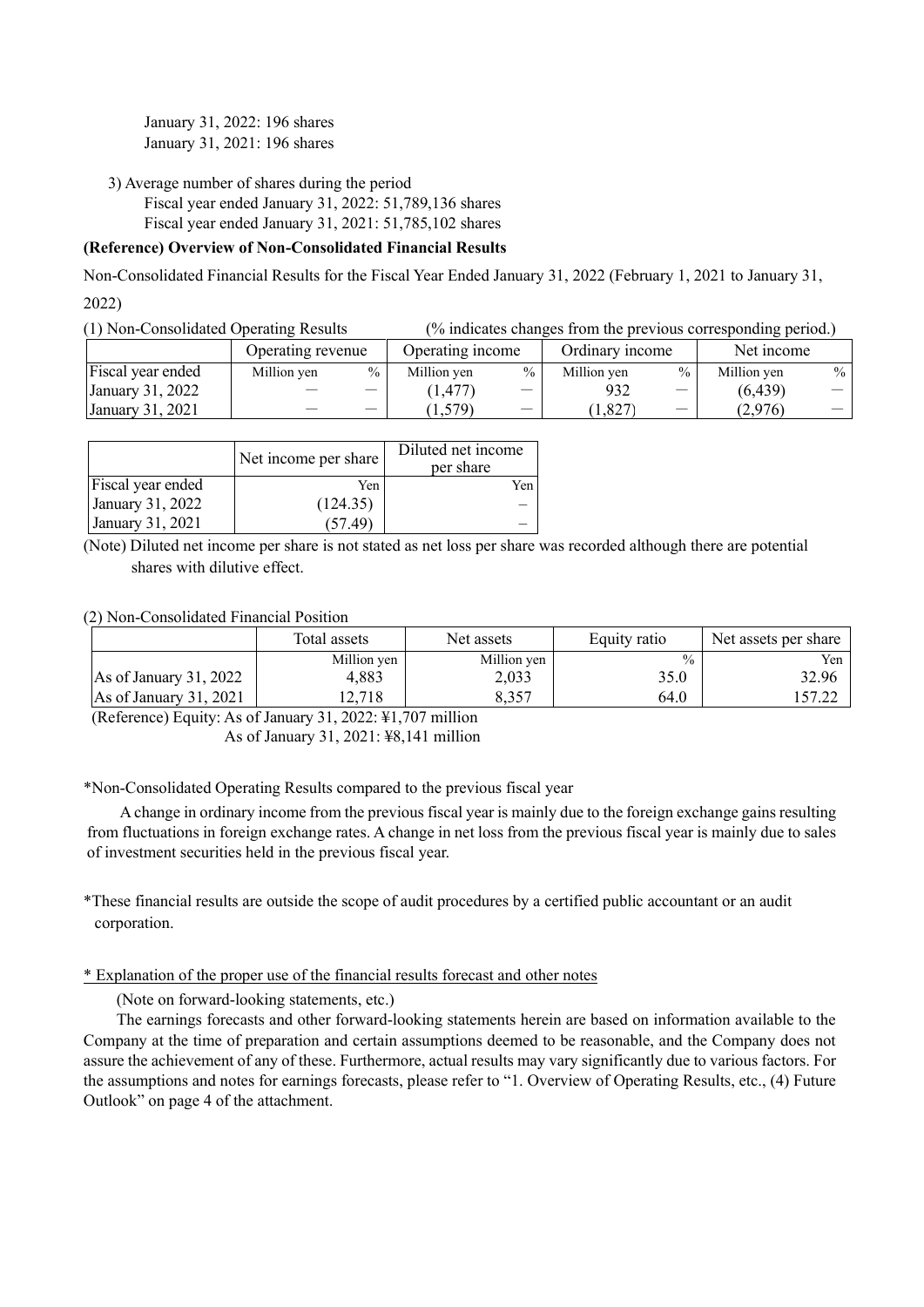## Table of Contents

| (5) Basic Policy for Distribution of Profit and Dividends for FY2022.1 and FY2023.1 4 |  |
|---------------------------------------------------------------------------------------|--|
|                                                                                       |  |
|                                                                                       |  |
|                                                                                       |  |
|                                                                                       |  |
|                                                                                       |  |
|                                                                                       |  |
|                                                                                       |  |
|                                                                                       |  |
|                                                                                       |  |
|                                                                                       |  |
|                                                                                       |  |
|                                                                                       |  |
|                                                                                       |  |
|                                                                                       |  |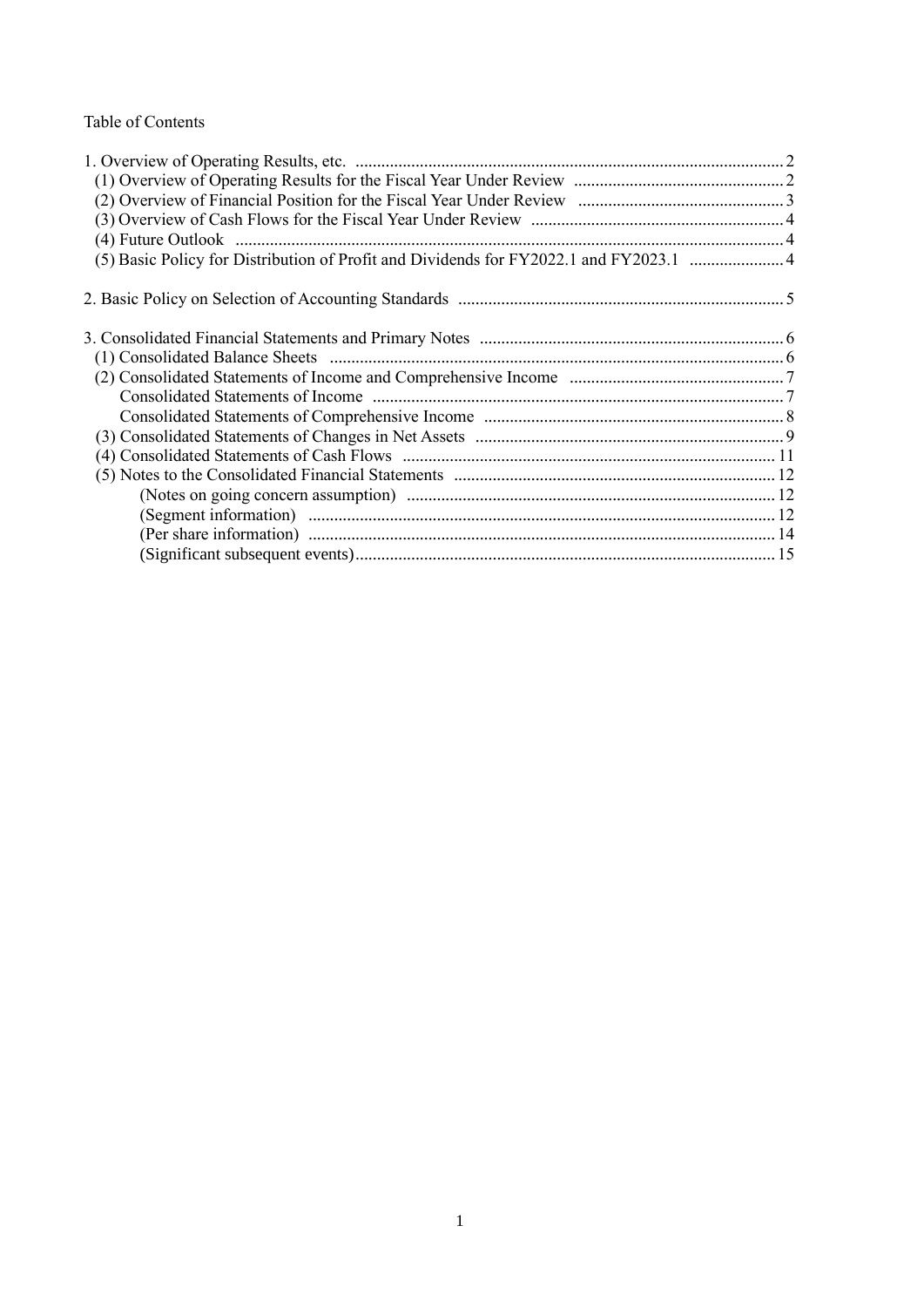### 1. Overview of Operating Results, etc.

#### (1) Overview of Operating Results for the Fiscal Year Under Review

In the Japanese regenerative medicine industry, amid ongoing promotion of the industry by implementation of the Act on the Safety of Regenerative Medicine and the Revised Pharmaceutical Affairs Act of November 2014, a record number of five products were approved for manufacture and marketing as regenerative medicine products in 2021. In addition, in the US, the Regenerative Medicine Advanced Therapy (RMAT) Designation program was established under the 21st Century Cures Act which was passed in December 2016, which enables expedited approval of regenerative medicine products for the purpose of treatment of serious diseases. In 2021, biologics license applications (BLAs) were approved for three products designated as RMAT, including one that received BLA approval as an RMAT-designated product for the first time. As described above, practical application of regenerative medicine advanced greatly in Japan and the US in 2021.

In this environment, the Group (hereinafter referring to three companies: the Company, SanBio, Inc. of Mountain View, California, US, and SanBio Asia Pte. Ltd. of Singapore) promoted research and development aiming at the commercialization of its unique regenerative cell medicine, SB623, mainly for central nervous system diseases with high unmet medical needs.

For the SB623 development program for treatment of chronic traumatic brain injury, in the Phase 2 global clinical trial including Japan and involving 61 patients, the Group obtained positive results in November 2018 that the "patients treated with SB623 cells demonstrated a statistically significant improvement in their motor function compared to the control group, and the primary endpoint was met." In April 2019, the development program for treatment of chronic traumatic brain injury in Japan was chosen as a designated regenerative medical product by the Ministry of Health, Labour and Welfare under the "SAKIGAKE Designation System" (Note 1). Since the designation, under the framework of the SAKIGAKE Designation System, the Company has negotiated with the Pharmaceuticals and Medical Devices Agency (PMDA), completed the SAKIGAKE comprehensive evaluation consultation in January 2022, and submitted the application for approval of manufacture and marketing of regenerative medicine products in Japan (hereinafter referred to as the "application for approval") in March 2022 for the first time.

For the SB623 development program for treatment of chronic hemorrhagic stroke that began following the positive results of the program for treatment of chronic traumatic brain injury, efforts are being made to begin clinical trials in Japan.

For the SB623 development program for treatment of chronic ischemic stroke, efforts are being made to begin clinical trials in Japan based on the results of an additional analysis (Note 2) on the Phase 2b clinical trial in 163 patients in the US, which failed to meet its primary endpoint.

Under these circumstances, for the fiscal year ended January 31, 2022, the Company recorded ¥4,955 million in research and development expenses mainly consisting of manufacturing-related costs incurred in applying for approval with respect to the SB623 development program for treatment of chronic traumatic brain injury. As a result, operating loss was ¥6,620 million (operating loss of ¥5,801 million for the previous fiscal year). Ordinary loss was ¥4,579 million (ordinary loss of ¥6,530 million for the previous fiscal year) due to the recording of ¥1,961 million of foreign exchange gains as non-operating income owing to the foreign exchange gains resulting from fluctuations in foreign exchange rates. Furthermore, net loss attributable to owners of parent was ¥4,677 million (net loss attributable to owners of parent of ¥3,385 million for the same period in the previous fiscal year).

The Group consists of a single business segment, regenerative cell therapy using modified allogeneic stem cells. Therefore, description of business performance by segment is omitted.

- Note 1: The SAKIGAKE Designation System is a system established under the "Strategy of SAKIGAKE" announced by the "Ministry Project Team to Lead the World in the Practical Application of Innovative Medical Products" at the Ministry of Health, Labor and Welfare in June 2014, which aims to enable early approval through priority review of innovative medical products which are developed in Japan ahead of other countries and the outstanding efficacy of which is expected at early clinical trial phases. The targeted total review period in priority review, from the application for approval to approval, is six months.
- Note 2: For details, please refer to the Company's press release dated September 14, 2020 entitled "SanBio Announces Results of New Analyses on the Phase 2b Clinical Trial in the U.S. Evaluating SB623, a Regenerative Cell Medicine for Treatment of Patients with Chronic Stroke, and Consideration of Commencement of Clinical Trials in Japan for the SB623 Development Programs for Treatment of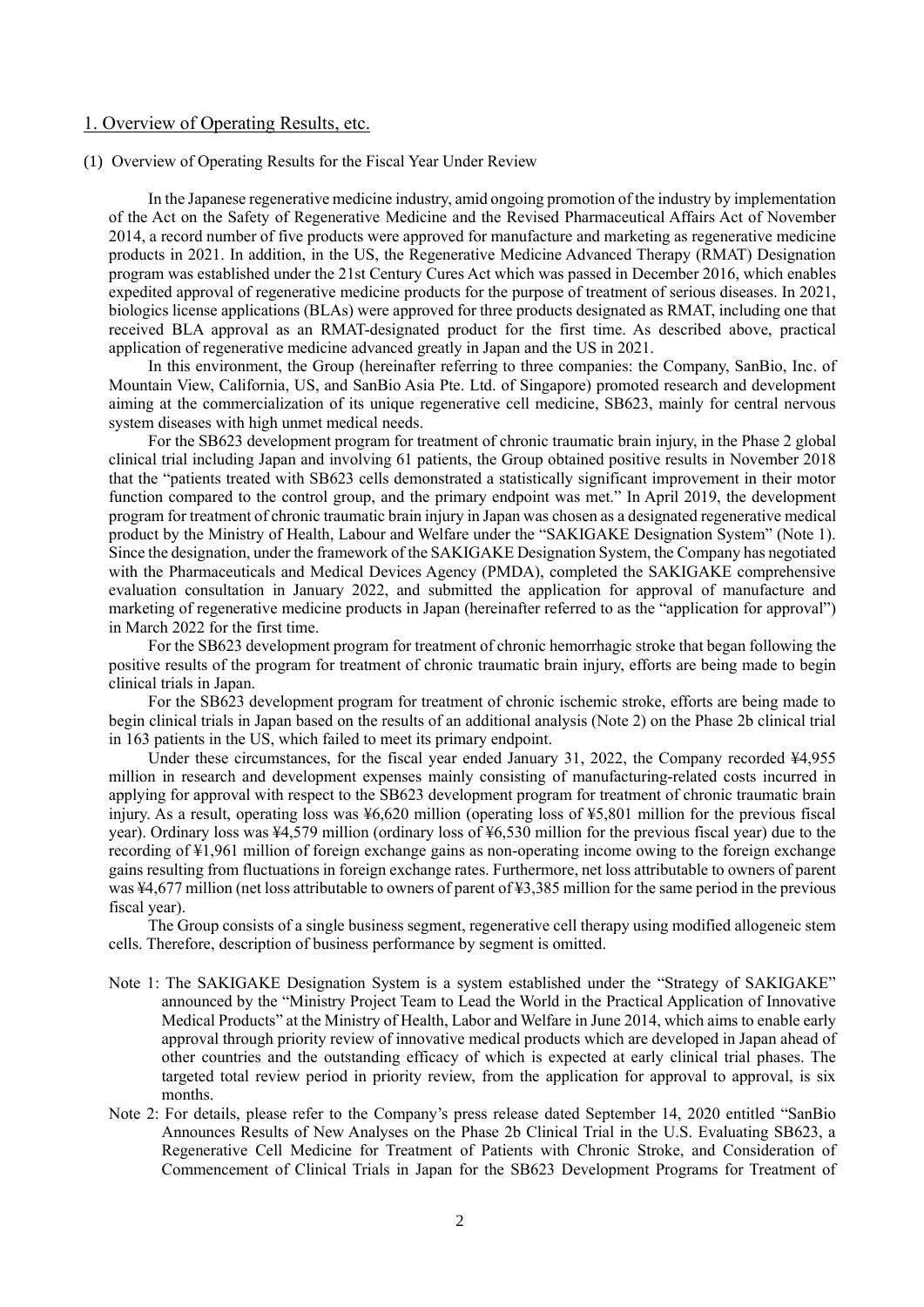Ischemic Stroke and Hemorrhagic Stroke based on the Results."

### (2) Overview of Financial Position for the Fiscal Year Under Review

#### (Current assets)

The balance of current assets at the end of the fiscal year under review was ¥5,351 million, a decrease of ¥7,780 million compared to the end of the previous fiscal year (¥13,131 million), mainly due to a decrease of ¥7,923 million in cash and deposits.

#### (Non-current assets)

The balance of non-current assets at the end of the fiscal year under review was ¥159 million, a decrease of ¥52 million compared to the end of the previous fiscal year (¥211 million), mainly due to a decrease of ¥83 million in property, plant and equipment.

#### (Current liabilities)

The balance of current liabilities at the end of the fiscal year under review was ¥1,463 million, a decrease of ¥1,005 million compared to the end of the previous fiscal year (¥2,468 million), mainly due to decreases of ¥500 million in short-term loans payable and ¥462 million in current portion of long-term loans payable.

#### (Non-current liabilities)

The balance of non-current liabilities at the end of the fiscal year under review was ¥2,012 million, a decrease of ¥512 million compared to the end of the previous fiscal year (¥2,525 million), due to a decrease of ¥512 million in long-term loans payable.

## (Net assets)

Total net assets at the end the fiscal year under review were ¥2,035 million, a decrease of ¥6,314 million compared to the end of the previous fiscal year (¥8,349 million), mainly due to the recording of ¥4,677 million in net loss attributable to owners of parent and a decrease of ¥1,752 million in foreign currency translation adjustment.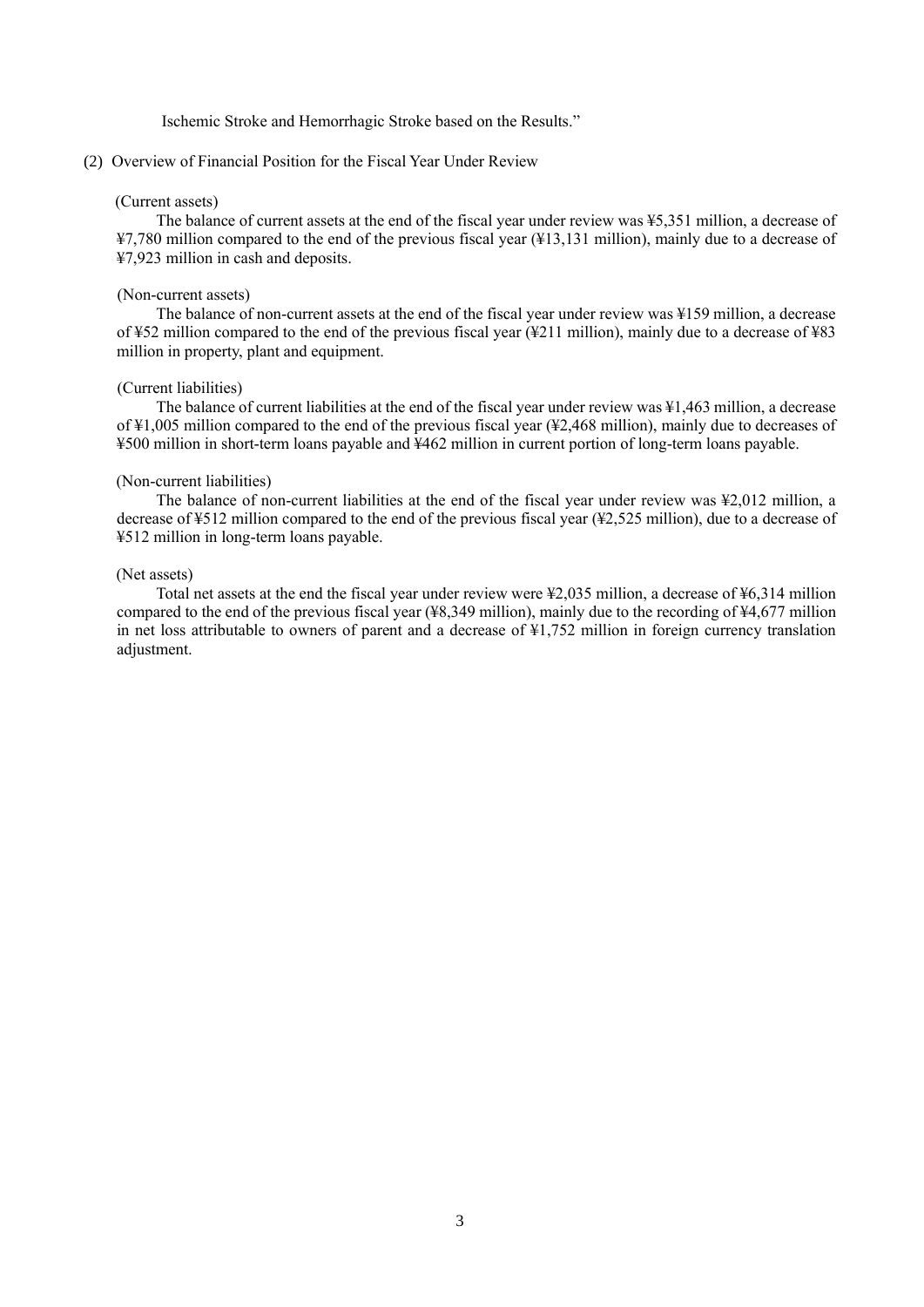(3) Overview of Cash Flows for the Fiscal Year Under Review

Cash and cash equivalents (hereinafter referred to as "cash") at the end of the fiscal year under review were ¥4,557 million, a decrease of ¥7,923 million compared to the end of the previous fiscal year (¥12,480 million).

Cash flows in each area of activity and their respective contributing factors are as follows.

#### (Cash flows from operating activities)

Net cash used in operating activities for the fiscal year under review was ¥6,546 million (an outflow of ¥5,215 million for the previous fiscal year). This was primarily due to a loss before income taxes of ¥4,560 million recorded and income taxes paid of ¥187 million.

#### (Cash flows from investing activities)

Net cash used in investing activities for the fiscal year under review was ¥66 million (an inflow of ¥4,180 million for the previous fiscal year). This was primarily due to an outflow of ¥41 million for purchase of property, plant and equipment and an outflow of ¥14 million for purchase of intangible assets.

#### (Cash flows from financing activities)

Net cash used in financing activities for the fiscal year under review was ¥1,495 million (an outflow of ¥56 million for the previous fiscal year). This was primarily due to a decrease of ¥500 million in short-term loans payable and an outflow of ¥975 million for repayments of long-term loans payable.

#### (4) Future Outlook

The Group submitted an application for approval of manufacture and marketing of its regenerative medicine product as part of the SB623 development program for treatment of chronic traumatic brain injury in Japan (hereinafter referred to as the "Approval") to the Ministry of Health, Labour and Welfare on March 7, 2022. With this, now the Group intends to endeavor to obtain the Approval at the earliest possible time. At the same time, in anticipation of the Approval, the Group will also promote steady establishment of manufacturing, logistics, and sales structure designed for the distribution of SB623 in Japan. Afterwards, the Group will work on efforts to begin clinical trials of the SB623 programs for treatment of ischemic stroke and hemorrhagic stroke in Japan.

Based on the above, the Group expects to incur operating expenses of ¥5,858 million in total, including expenses related to the manufacture and marketing approval for the SB623 development program for treatment of chronic traumatic brain injury and expenses to establish manufacturing, logistics, and sales structure in Japan following its launch. As a result, the Group forecasts an operating loss of ¥5,858 million, an ordinary loss of ¥5,991 million, and net loss attributable to owners of parent of ¥5,997 million.

As of March 11, 2022, the NHI drug price for the product is not yet determined. For this reason, operating revenue related to SB623 is not reflected in the above financial results forecast. The Company will consider disclosing operating revenue and other data after the date of the drug price is determined. The financial results forecast in this document was estimated on the basis of projections until the Approval. The Company plans to revise the forecast to reflect its post-approval business plans once being sure that the Approval will be granted.

The forecast is based on an exchange rate of ¥115.00 per U.S. dollar.

#### (5) Basic Policy for Distribution of Profit and Dividends for FY2022.1 and FY2023.1

The Company recognizes that the return of profits to shareholders is one of its most important management policies. We determine dividends after taking into account the buildup of internal reserves in preparation for investments into research and development.

The Company has a basic principle of distributing dividends once a year at the fiscal year-end if dividends from surplus are to be paid. The General Meeting of Shareholders is the decision-making body for the payment.

Additionally, the Company stipulates in its Articles of Incorporation that payment of interim dividends is subject to the resolution of the Board of Directors, with July 31 of each year as the record date.

As to the fiscal year ended January 31, 2022, no dividend will be paid, as there is no distributable amount pursuant to Article 461 of the Companies Act and Article 149 of the Ordinance on Accounting of Companies. For the time being, the Company does not expect to pay dividends, in order to proactively engage in the research and development of medicine, and intends to use its internal reserves from profits for reinvestments.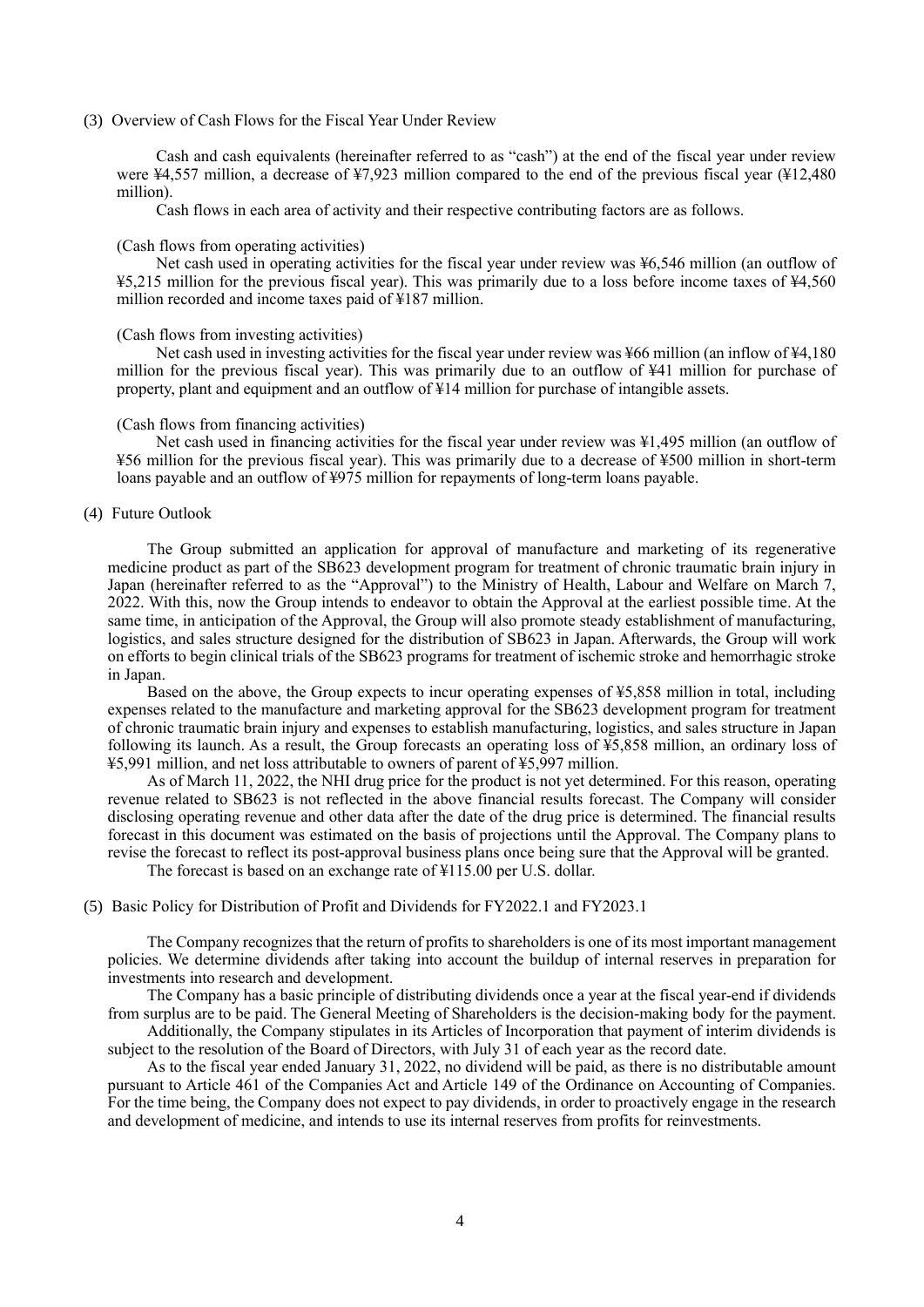## 2. Basic Policy on Selection of Accounting Standards

The Group will prepare its consolidated financial statements based on Japanese GAAP for the time being, given its comparability from period to period and between companies.

The Group plans to appropriately respond to the application of International Financial Reporting Standards (IFRS) upon considering the circumstances in Japan and overseas.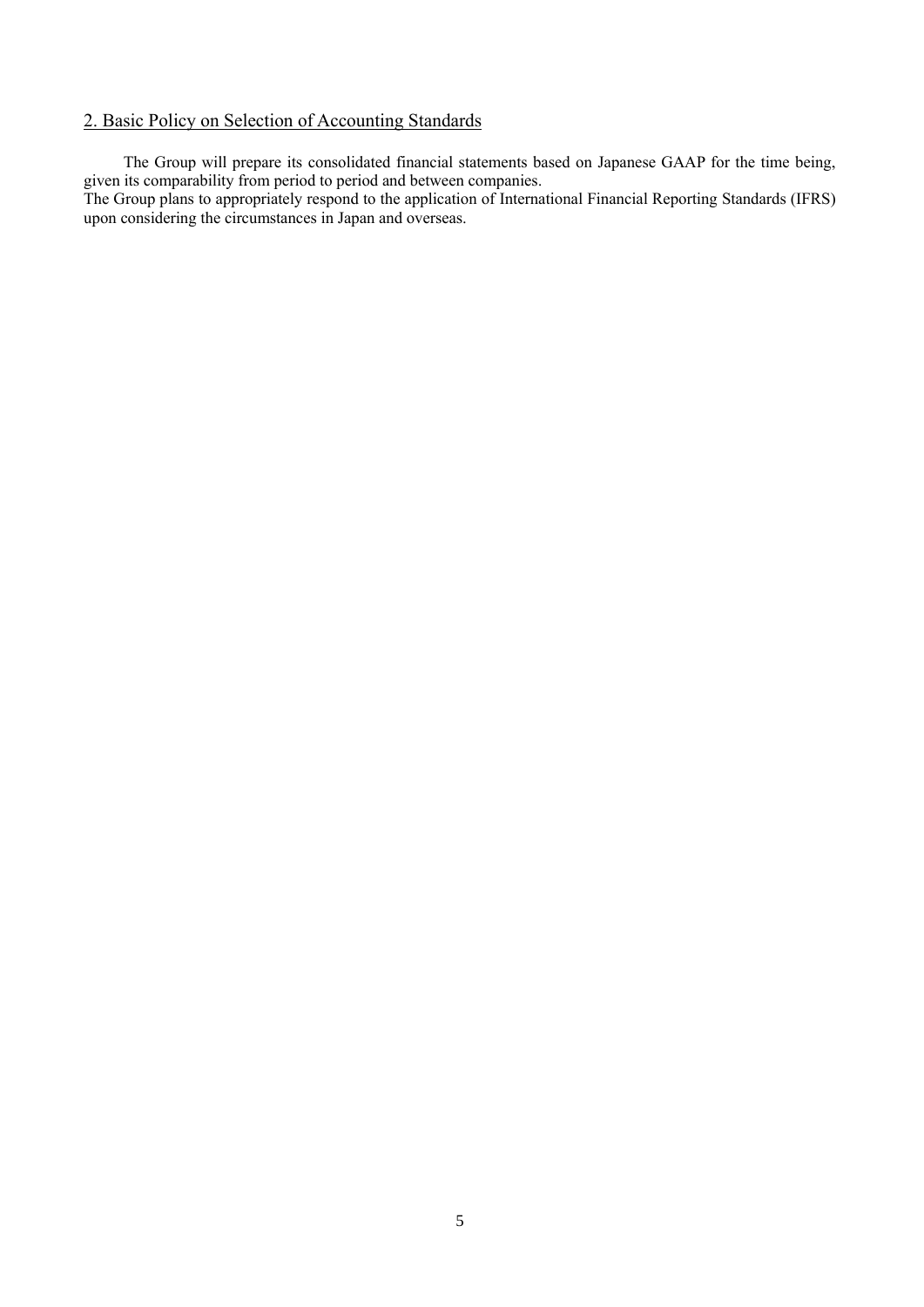### 3. Consolidated Financial Statements and Primary Notes

(1) Consolidated Balance Sheets

|                                              | As of January 31, 2021 | As of January 31, 2022 |
|----------------------------------------------|------------------------|------------------------|
| Assets                                       |                        |                        |
| Current assets                               |                        |                        |
| Cash and deposits                            | 12,480,165             | 4,557,006              |
| Supplies                                     | 444,519                | 467,846                |
| Advance payments                             | 107,657                | 182,565                |
| Other                                        | 99,583                 | 144,091                |
| Total current assets                         | 13,131,925             | 5,351,509              |
| Non-current assets                           |                        |                        |
| Property, plant and equipment                |                        |                        |
| Buildings and structures                     | 202,297                | 240,412                |
| Tools, furniture and fixtures                | 209,633                | 236,546                |
| Accumulated depreciation                     | (270, 146)             | (418,210)              |
| Total property, plant and equipment          | 141,784                | 58,748                 |
| Intangible assets                            | 53.650                 | 66,283                 |
| Investments and other assets                 |                        |                        |
| Other                                        | 16,464                 | 34,360                 |
| Total investments and other assets           | 16,464                 | 34,360                 |
| Total non-current assets                     | 211,900                | 159,392                |
| Total assets                                 | 13,343,826             | 5,510,901              |
| Liabilities                                  |                        |                        |
| <b>Current liabilities</b>                   |                        |                        |
| Short-term loans payable                     | 500,000                |                        |
| Current portion of long-term loans payable   | 975,000                | 512,500                |
| Accounts payable - other                     | 221,983                | 340,149                |
| Accrued expenses                             | 555,582                | 451,898                |
| Income taxes payable                         | 202,685                | 122,494                |
| Provision for bonuses                        | 6,345                  | 21,658                 |
| Other                                        | 7,303                  | 14,565                 |
| Total current liabilities                    | 2,468,900              | 1,463,266              |
| Non-current liabilities                      |                        |                        |
| Long-term loans payable                      | 2,525,000              | 2,012,500              |
| Total non-current liabilities                | 2,525,000              | 2,012,500              |
| <b>Total liabilities</b>                     | 4,993,900              | 3,475,766              |
| Net assets                                   |                        |                        |
| Shareholders' equity                         |                        |                        |
| Capital stock                                | 5,561,072              | 4,075,135              |
| Capital surplus                              | 9,272,515              | 7,786,578              |
| Retained earnings                            | (7, 356, 499)          | (9,057,369)            |
| Treasury shares                              | (853)                  | (853)                  |
| Total shareholders' equity                   | 7,476,235              | 2,803,491              |
| Accumulated other comprehensive income       |                        |                        |
| Foreign currency translation adjustment      | 657,644                | (1,094,792)            |
| Total accumulated other comprehensive income | 657,644                | (1,094,792)            |
| Subscription rights to shares                | 216,044                | 326,436                |
| Total net assets                             | 8,349,925              | 2,035,135              |
| Total liabilities and net assets             | 13,343,826             | 5,510,901              |

(Thousand yen)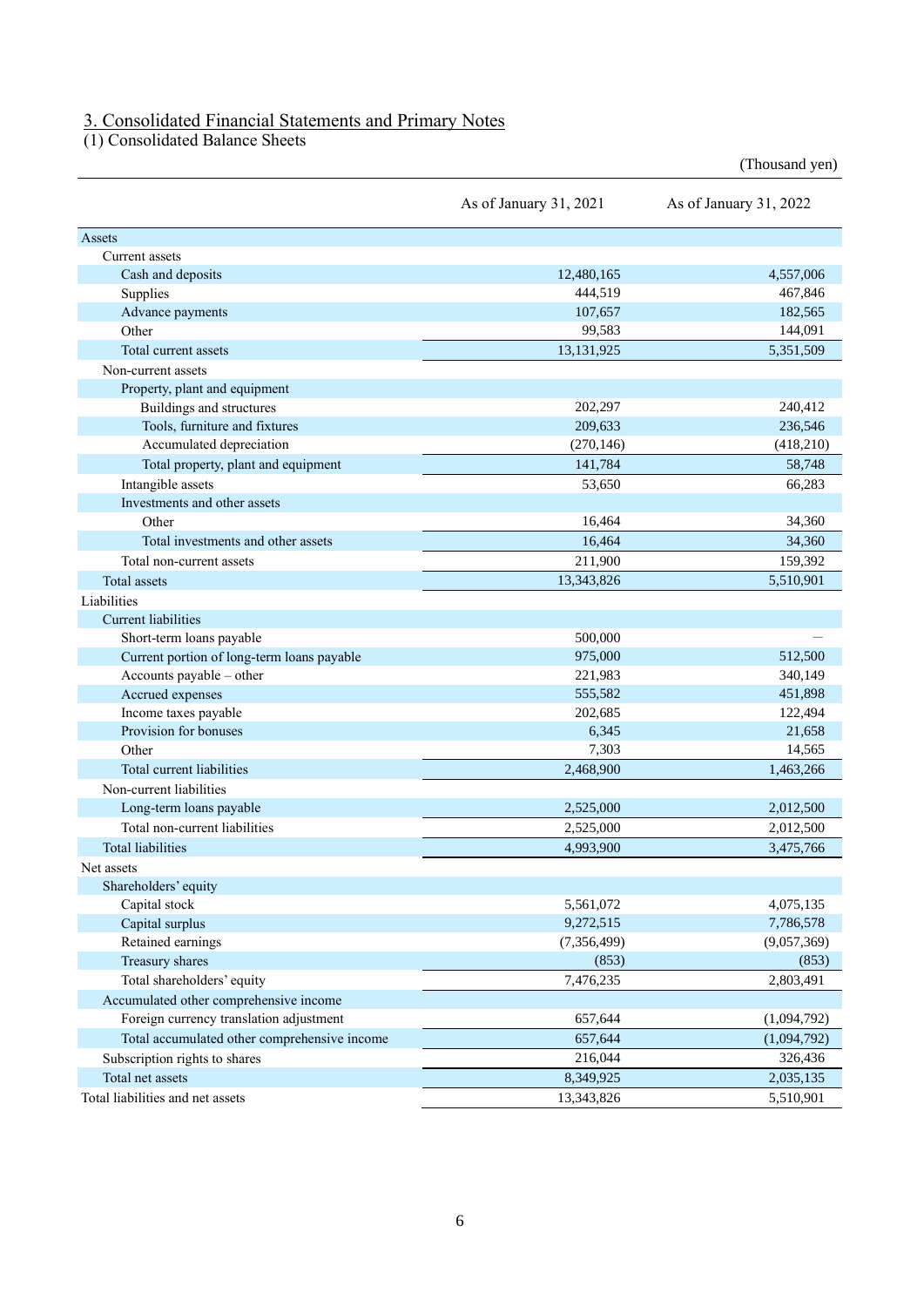# (2) Consolidated Statements of Income and Comprehensive Income

Consolidated Statements of Income

|                                                    |                                               | (Thousand yen)                                |
|----------------------------------------------------|-----------------------------------------------|-----------------------------------------------|
|                                                    | For the fiscal year ended<br>January 31, 2021 | For the fiscal year ended<br>January 31, 2022 |
| Operating revenue                                  |                                               |                                               |
| Operating expenses                                 |                                               |                                               |
| Research and development expenses                  | 4,071,641                                     | 4,955,385                                     |
| Other selling, general and administrative expenses | 1,730,098                                     | 1,665,498                                     |
| Total operating expenses                           | 5,801,740                                     | 6,620,884                                     |
| Operating loss                                     | (5,801,740)                                   | (6,620,884)                                   |
| Non-operating income                               |                                               |                                               |
| Interest income                                    | 2,470                                         | 2,240                                         |
| Dividend income                                    | 6,458                                         | 3,172                                         |
| Foreign exchange gains                             |                                               | 1,961,737                                     |
| Gain on forgiveness of debts                       |                                               | 128,403                                       |
| Other                                              | 237                                           | 328                                           |
| Total non-operating income                         | 9.166                                         | 2,095,882                                     |
| Non-operating expenses                             |                                               |                                               |
| Interest expenses                                  | 47,170                                        | 44,606                                        |
| Foreign exchange losses                            | 634,754                                       |                                               |
| Financing expenses                                 | 55,918                                        | 10,194                                        |
| Total non-operating expenses                       | 737,844                                       | 54,801                                        |
| Ordinary loss                                      | (6,530,418)                                   | (4,579,802)                                   |
| Extraordinary income                               |                                               |                                               |
| Gain on sales of investment securities             | 3,318,966                                     |                                               |
| Gain on reversal of subscription rights to shares  |                                               | 29,487                                        |
| Total extraordinary income                         | 3,318,966                                     | 29,487                                        |
| <b>Extraordinary</b> losses                        |                                               |                                               |
| Loss on retirement of non-current assets           | 46                                            | 10,107                                        |
| Total extraordinary losses                         | 46                                            | 10,107                                        |
| Loss before income taxes                           | (3,211,497)                                   | (4,560,423)                                   |
| Income taxes - current                             | 174,378                                       | 117,433                                       |
| Total income taxes                                 | 174,378                                       | 117,433                                       |
| Net loss                                           | (3,385,875)                                   | (4,677,856)                                   |
| Net loss attributable to owners of parent          | (3,385,875)                                   | (4,677,856)                                   |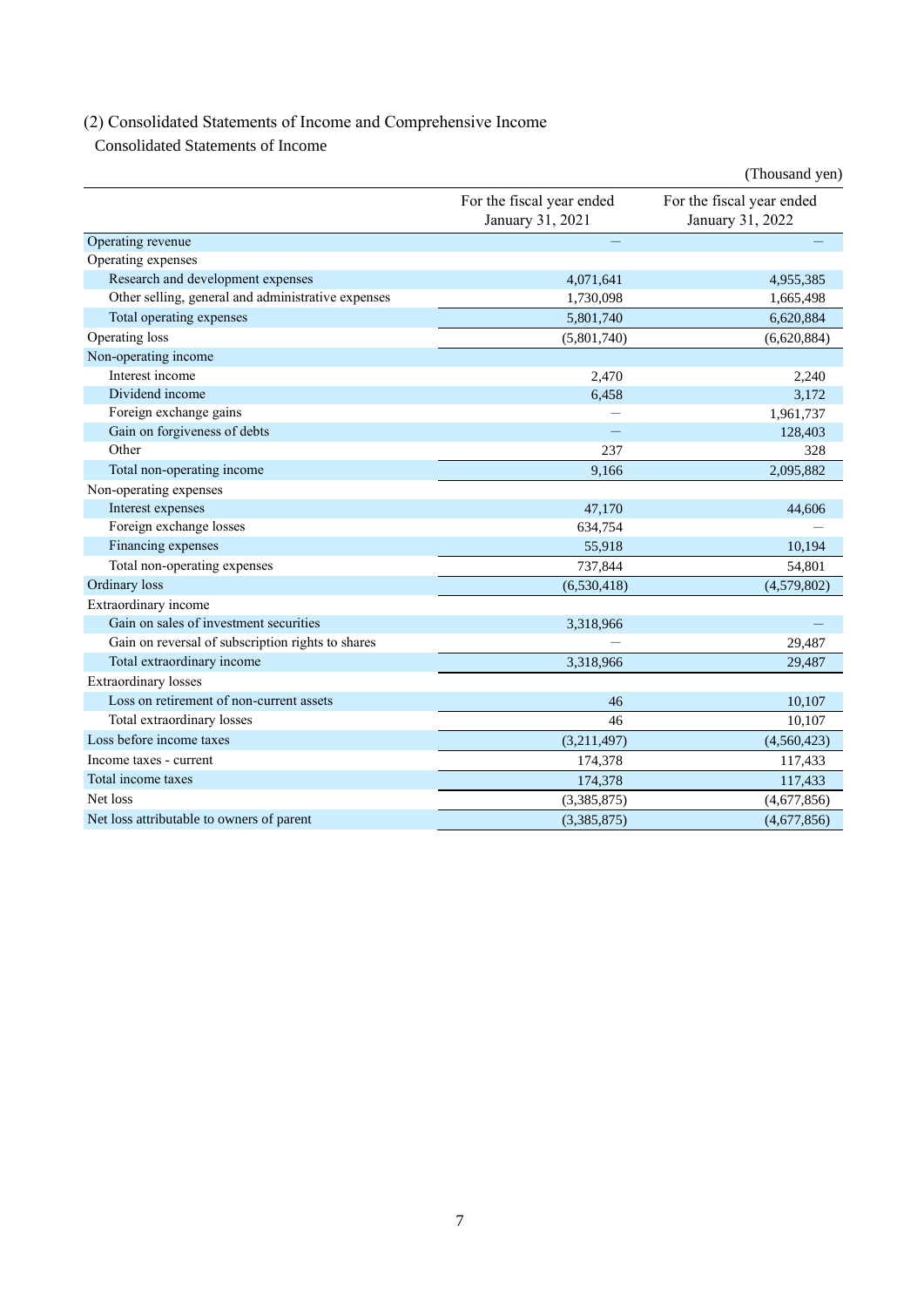## Consolidated Statements of Comprehensive Income

|                                                                   |                           | (Thousand yen)            |
|-------------------------------------------------------------------|---------------------------|---------------------------|
|                                                                   | For the fiscal year ended | For the fiscal year ended |
|                                                                   | January 31, 2021          | January 31, 2022          |
| Net loss                                                          | (3,385,875)               | (4,677,856)               |
| Other comprehensive income                                        |                           |                           |
| Valuation difference on available-for-sale securities             | 175,453                   |                           |
| Foreign currency translation adjustment                           | 517,487                   | (1,752,436)               |
| Total other comprehensive income                                  | 692,940                   | (1,752,436)               |
| Comprehensive income                                              | (2,692,935)               | (6,430,293)               |
| Comprehensive income attributable to:                             |                           |                           |
| Comprehensive income attributable to owners of parent             | (2,692,935)               | (6,430,293)               |
| Comprehensive income attributable to non-controlling<br>interests |                           |                           |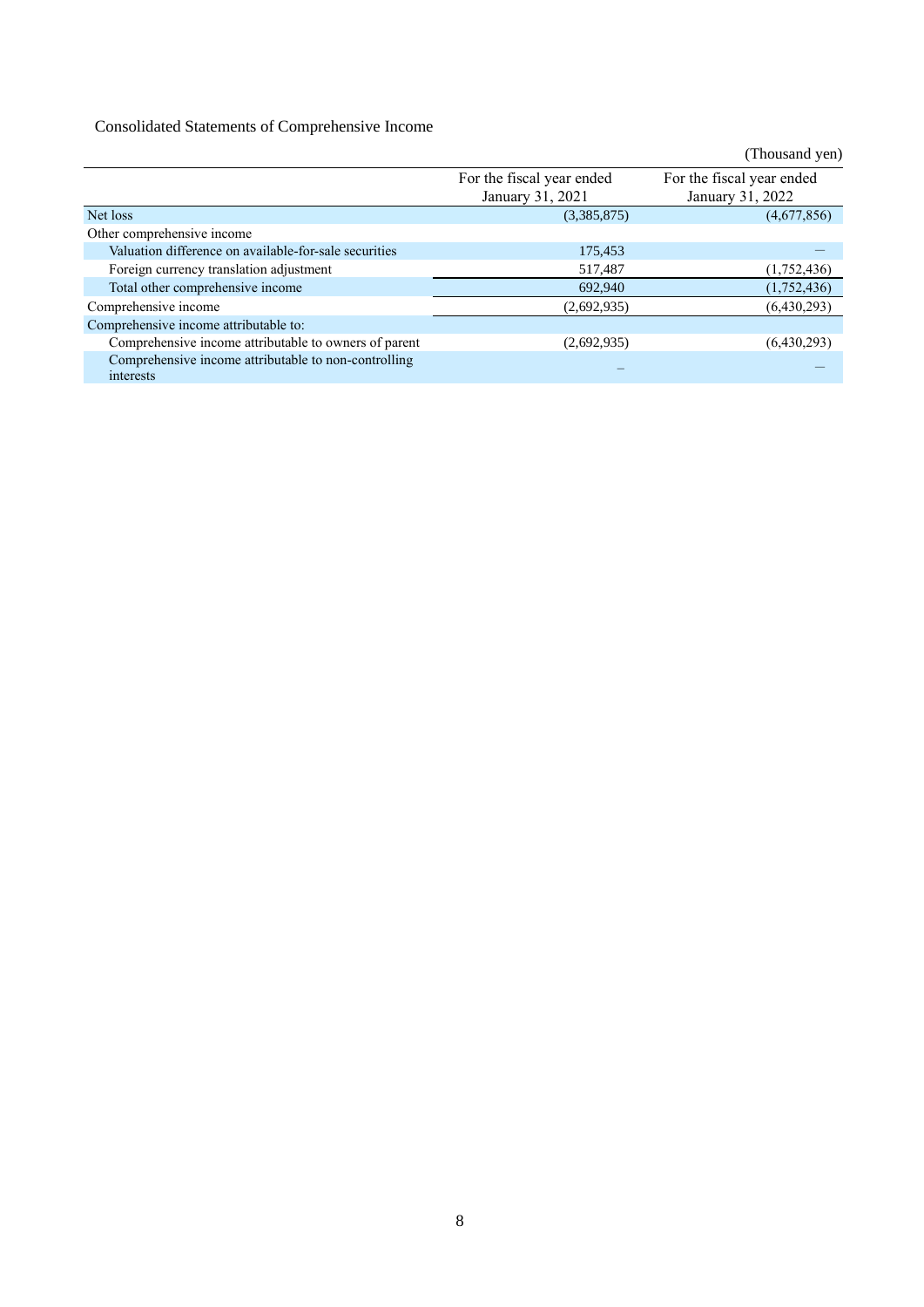## (3) Consolidated Statements of Changes in Net Assets

## For the fiscal year ended January 31, 2021 (From February 1, 2020 to January 31, 2021)

|                                                            |               |                      |                   |                 | (Thousand yen)                   |  |
|------------------------------------------------------------|---------------|----------------------|-------------------|-----------------|----------------------------------|--|
|                                                            |               | Shareholders' equity |                   |                 |                                  |  |
|                                                            | Capital stock | Capital surplus      | Retained earnings | Treasury shares | Total<br>shareholders'<br>equity |  |
| Balance at beginning of<br>current period                  | 8,083,986     | 11,795,428           | (9,017,546)       | (853)           | 10,861,014                       |  |
| Changes of items during<br>period                          |               |                      |                   |                 |                                  |  |
| Issuance of new shares                                     | 548           | 548                  |                   |                 | 1,097                            |  |
| Net loss attributable to<br>owners of parent               |               |                      | (3,385,875)       |                 | (3,385,875)                      |  |
| Transfer from share<br>capital to other capital<br>surplus | (2,523,461)   | 2,523,461            |                   |                 |                                  |  |
| Deficit disposition                                        |               | (5,046,923)          | 5,046,923         |                 |                                  |  |
| Net changes of items other<br>than shareholders' equity    |               |                      |                   |                 |                                  |  |
| Total changes of items<br>during period                    | (2,522,913)   | (2,522,913)          | 1,661,047         |                 | (3,384,778)                      |  |
| Balance at end of current<br>period                        | 5,561,072     | 9,272,515            | (7,356,499)       | (853)           | 7,476,235                        |  |

|                                                         |                                                                | Accumulated other comprehensive income        |                                                          |                                  |                  |  |
|---------------------------------------------------------|----------------------------------------------------------------|-----------------------------------------------|----------------------------------------------------------|----------------------------------|------------------|--|
|                                                         | Valuation<br>difference on<br>available-for-sale<br>securities | Foreign currency<br>translation<br>adjustment | Total<br>accumulated<br>other<br>comprehensive<br>income | Subscription<br>rights to shares | Total net assets |  |
| Balance at beginning of<br>current period               | (175, 453)                                                     | 140,157                                       | (35,296)                                                 | 104,464                          | 10,930,182       |  |
| Changes of items during<br>period                       |                                                                |                                               |                                                          |                                  |                  |  |
| Issuance of new shares                                  |                                                                |                                               |                                                          |                                  | 1,097            |  |
| Net loss attributable to<br>owners of parent            |                                                                |                                               |                                                          |                                  | (3,385,875)      |  |
| Transfer from share capital<br>to other capital surplus |                                                                |                                               |                                                          |                                  |                  |  |
| Deficit disposition                                     |                                                                |                                               |                                                          |                                  |                  |  |
| Net changes of items other<br>than shareholders' equity | 175,453                                                        | 517,487                                       | 692,940                                                  | 111,580                          | 804,521          |  |
| Total changes of items<br>during period                 | 175,453                                                        | 517,487                                       | 692,940                                                  | 111,580                          | (2,580,257)      |  |
| Balance at end of current<br>period                     |                                                                | 657,644                                       | 657,644                                                  | 216,044                          | 8,349,925        |  |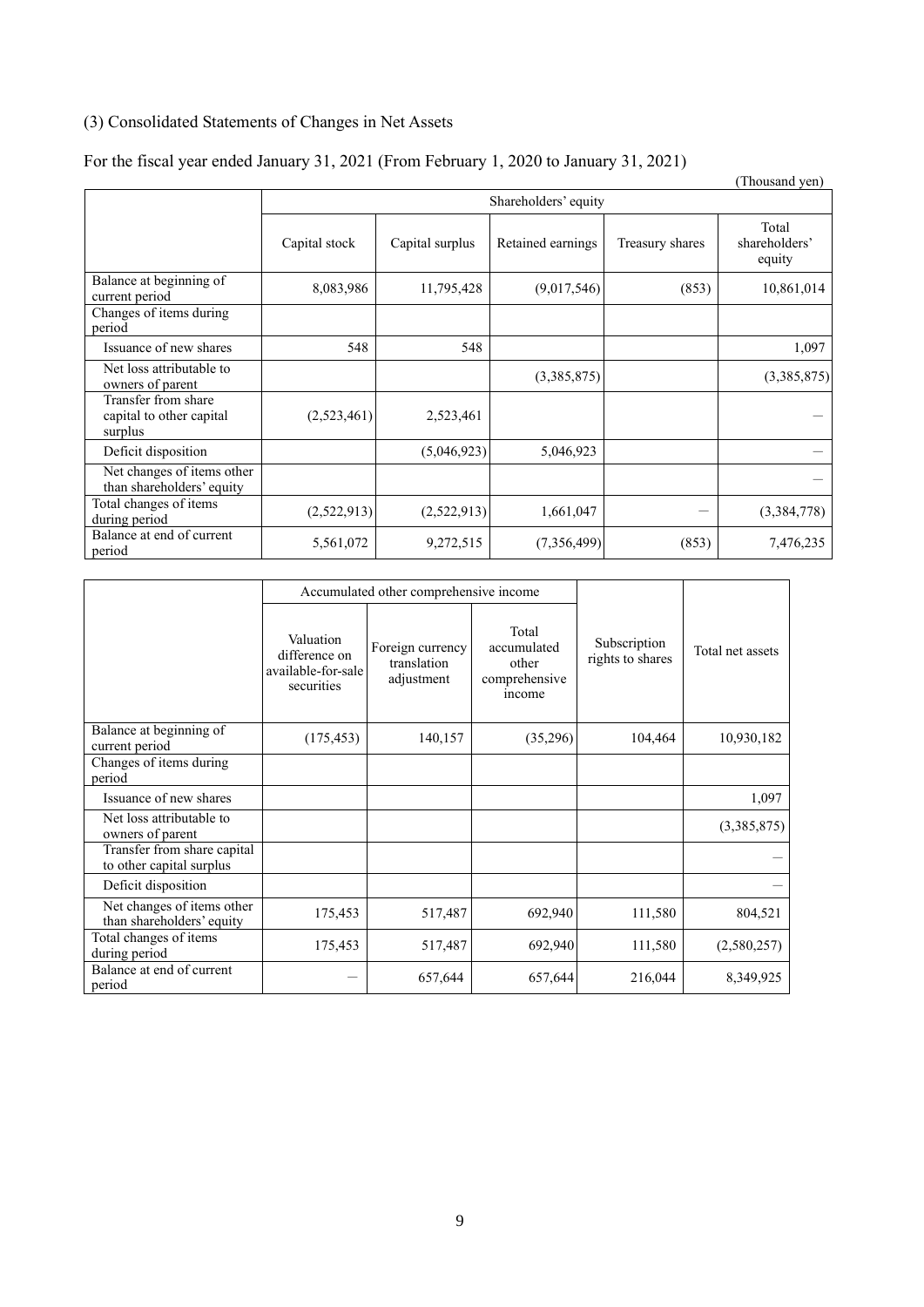| For the fiscal year ended January 31, 2022 (From February 1, 2021 to January 31, 2022) |  |  |  |  |
|----------------------------------------------------------------------------------------|--|--|--|--|
|                                                                                        |  |  |  |  |

|                                                            |                      |                 |                   |                 | (Thousand yen)                   |
|------------------------------------------------------------|----------------------|-----------------|-------------------|-----------------|----------------------------------|
|                                                            | Shareholders' equity |                 |                   |                 |                                  |
|                                                            | Capital stock        | Capital surplus | Retained earnings | Treasury shares | Total<br>shareholders'<br>equity |
| Balance at beginning of<br>current period                  | 5,561,072            | 9,272,515       | (7,356,499)       | (853)           | 7,476,235                        |
| Changes of items during<br>period                          |                      |                 |                   |                 |                                  |
| Issuance of new shares                                     | 2,556                | 2,556           |                   |                 | 5,112                            |
| Net loss attributable to<br>owners of parent               |                      |                 | (4,677,856)       |                 | (4,677,856)                      |
| Transfer from share<br>capital to other capital<br>surplus | (1,488,493)          | 1,488,493       |                   |                 |                                  |
| Deficit disposition                                        |                      | (2,976,986)     | 2,976,986         |                 |                                  |
| Net changes of items other<br>than shareholders' equity    |                      |                 |                   |                 |                                  |
| Total changes of items<br>during period                    | (1,485,937)          | (1,485,937)     | (1,700,870)       |                 | (4,672,744)                      |
| Balance at end of current<br>period                        | 4,075,135            | 7,786,578       | (9,057,369)       | (853)           | 2,803,491                        |

|                                                            | Accumulated other comprehensive income                         |                                               |                                                          |                                  |                  |  |
|------------------------------------------------------------|----------------------------------------------------------------|-----------------------------------------------|----------------------------------------------------------|----------------------------------|------------------|--|
|                                                            | Valuation<br>difference on<br>available-for-sale<br>securities | Foreign currency<br>translation<br>adjustment | Total<br>accumulated<br>other<br>comprehensive<br>income | Subscription<br>rights to shares | Total net assets |  |
| Balance at beginning of<br>current period                  |                                                                | 657,644                                       | 657,644                                                  | 216,044                          | 8,349,925        |  |
| Changes of items during<br>period                          |                                                                |                                               |                                                          |                                  |                  |  |
| Issuance of new shares                                     |                                                                |                                               |                                                          |                                  | 5,112            |  |
| Net loss attributable to<br>owners of parent               |                                                                |                                               |                                                          |                                  | (4,677,856)      |  |
| Transfer from share<br>capital to other capital<br>surplus |                                                                |                                               |                                                          |                                  |                  |  |
| Deficit disposition                                        |                                                                |                                               |                                                          |                                  |                  |  |
| Net changes of items other<br>than shareholders' equity    |                                                                | (1,752,436)                                   | (1,752,436)                                              | 110,391                          | (1,642,045)      |  |
| Total changes of items<br>during period                    |                                                                | (1,752,436)                                   | (1,752,436)                                              | 110,391                          | (6,314,789)      |  |
| Balance at end of current<br>period                        |                                                                | (1,094,792)                                   | (1,094,792)                                              | 326,436                          | 2,035,135        |  |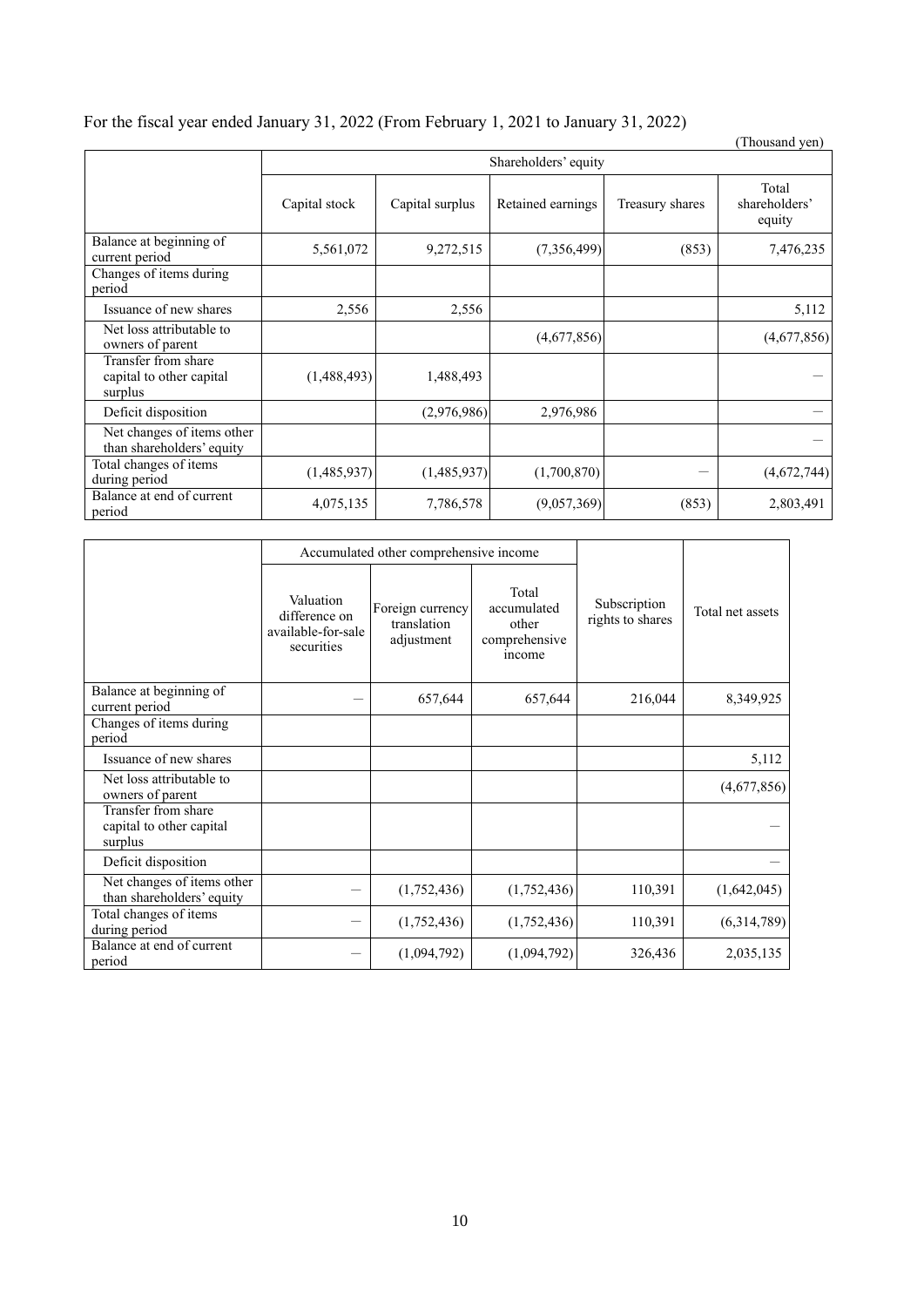## (4) Consolidated Statements of Cash Flows

|                                                                                              |                                               | (Thousand yen)                                |
|----------------------------------------------------------------------------------------------|-----------------------------------------------|-----------------------------------------------|
|                                                                                              | For the fiscal year ended<br>January 31, 2021 | For the fiscal year ended<br>January 31, 2022 |
| Cash flows from operating activities:                                                        |                                               |                                               |
| Loss before income taxes                                                                     | (3,211,497)                                   | (4,560,423)                                   |
| Depreciation                                                                                 | 74,455                                        | 132,467                                       |
| Share based compensation expenses                                                            | 112,468                                       | 141,241                                       |
| Increase (decrease) in provision for bonuses                                                 | (14,069)                                      | 14,663                                        |
| Interest and dividend income                                                                 | (8,928)                                       | (5, 412)                                      |
| Foreign exchange losses (gains)                                                              | 634,156                                       | (1,964,023)                                   |
| Gain on forgiveness of debts                                                                 |                                               | (128, 403)                                    |
| Interest expenses                                                                            | 47,170                                        | 44,606                                        |
| Financing expenses                                                                           | 55,918                                        | 10,194                                        |
| Gain on reversal of subscription rights to shares                                            |                                               | (29, 487)                                     |
| Loss on retirement of non-current assets                                                     | 46                                            | 10,107                                        |
| Loss (gain) on sales of investment securities                                                | (3,318,966)                                   |                                               |
| Decrease (increase) in inventories                                                           | 13,872                                        | 3,487                                         |
| Decrease (increase) in advance payments                                                      | 256,844                                       | (61, 019)                                     |
| Increase (decrease) in accounts payable - other                                              | (65, 628)                                     | 101,261                                       |
| Increase (decrease) in accrued expenses                                                      | 253,779                                       | (22, 421)                                     |
| Other                                                                                        | 10,547                                        | (5,831)                                       |
| Subtotal                                                                                     | (5,159,831)                                   | (6,318,993)                                   |
| Interest and dividends received                                                              | 8,928                                         | 5,412                                         |
| Interest expenses paid                                                                       | (49,108)                                      | (45,531)                                      |
| Income taxes paid                                                                            | (15,672)                                      | (187, 553)                                    |
| Net cash provided by (used in) operating activities                                          | (5,215,683)                                   | (6,546,664)                                   |
| Cash flows from investing activities                                                         |                                               |                                               |
| Purchase of property, plant and equipment                                                    | (96,200)                                      | (41,668)                                      |
| Purchase of intangible assets                                                                | (42, 560)                                     | (14, 409)                                     |
| Proceeds from sales of investment securities                                                 | 4,318,942                                     |                                               |
| Payments for asset retirement obligations                                                    |                                               | (10, 800)                                     |
| Payments of leasehold deposits                                                               | (100)                                         | (18,036)                                      |
| Proceeds from refund of leasehold deposits                                                   |                                               | 18,652                                        |
| Net cash provided by (used in) investing activities                                          | 4,180,081                                     | (66,261)                                      |
| Cash flows from financing activities                                                         |                                               |                                               |
| Net increase (decrease) in short-term borrowings                                             | 500,000                                       | (500,000)                                     |
| Proceeds from long-term loans payable                                                        | 2,300,000                                     |                                               |
| Repayments of long-term loans payable                                                        | (2,800,000)                                   | (975,000)                                     |
| Payments of financing expenses                                                               | (56, 782)                                     | (24, 234)                                     |
| Proceeds from issuance of shares resulting from exercise of<br>subscription rights to shares | 209                                           | 3,749                                         |
| Net cash provided by (used in) financing activities                                          | (56, 572)                                     | (1,495,484)                                   |
| Effect of exchange rate change on cash and cash equivalents                                  | (73, 733)                                     | 185,250                                       |
| Net increase (decrease) in cash and cash equivalents                                         | (1,165,908)                                   | (7,923,159)                                   |
| Cash and cash equivalents at beginning of period                                             | 13,646,073                                    | 12,480,165                                    |
| Cash and cash equivalents at end of period                                                   | 12,480,165                                    | 4,557,006                                     |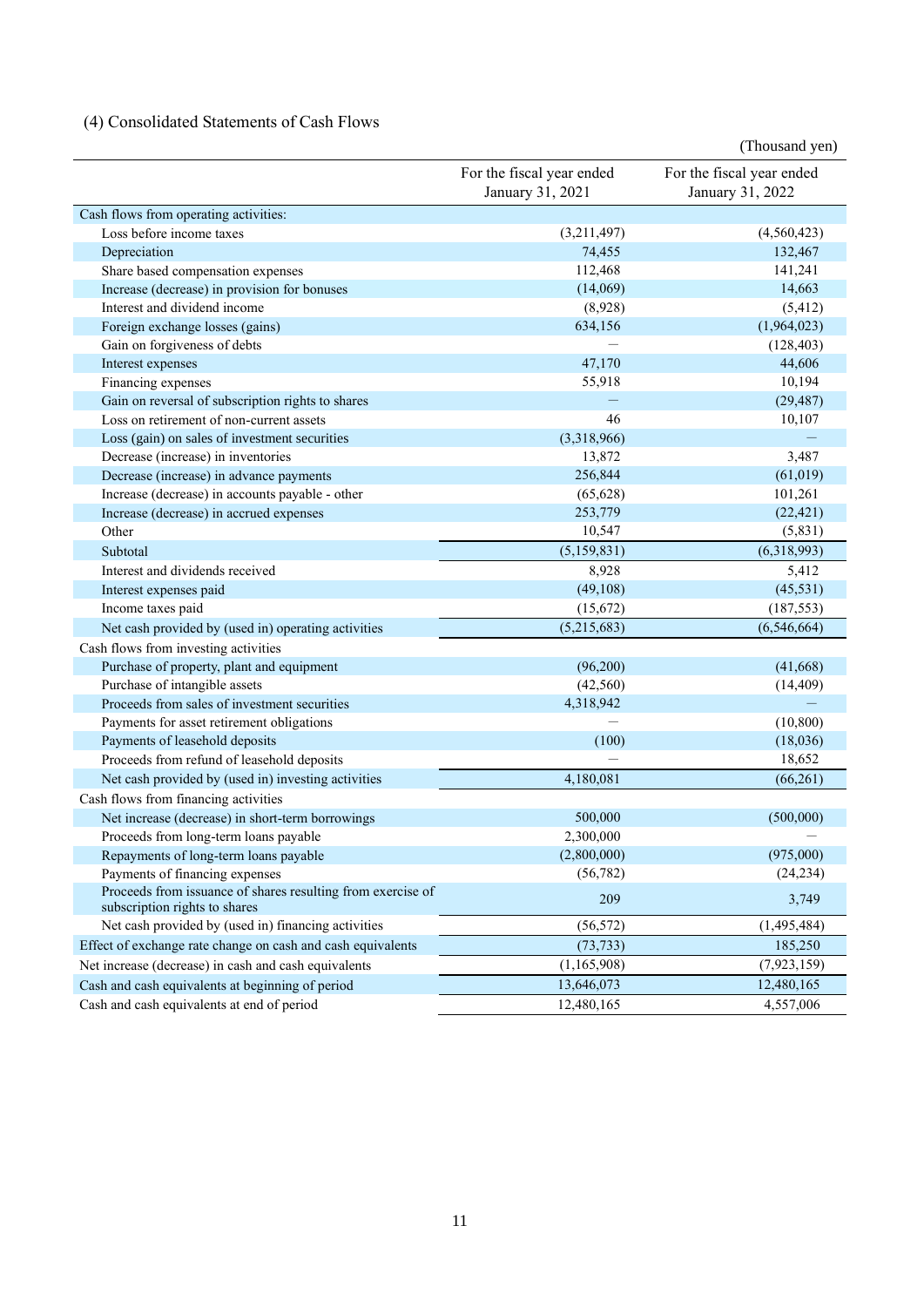(5) Notes to the Consolidated Financial Statements

(Notes on going concern assumption)

None

(Segment information)

<Segment information>

For the fiscal year ended January 31, 2021 (from February 1, 2020 to January 31, 2021)

Segment information is omitted as the Group consists of a single business segment, regenerative cell therapy using modified allogeneic stem cells.

For the fiscal year ended January 31, 2022 (from February 1, 2021 to January 31, 2022)

Segment information is omitted as the Group consists of a single business segment, regenerative cell therapy using modified allogeneic stem cells.

### <Related information>

Fiscal year ended January 31, 2021 (from February 1, 2020 to January 31, 2021)

1. Information by products and services

None

- 2. Information by geographical segment
	- (1) Operating revenue

None

(2) Property, plant and equipment

(Thousand yen)

| Japan  | US      | Total   |
|--------|---------|---------|
| 18,612 | 123,172 | 141,784 |

3. Information by major customer

None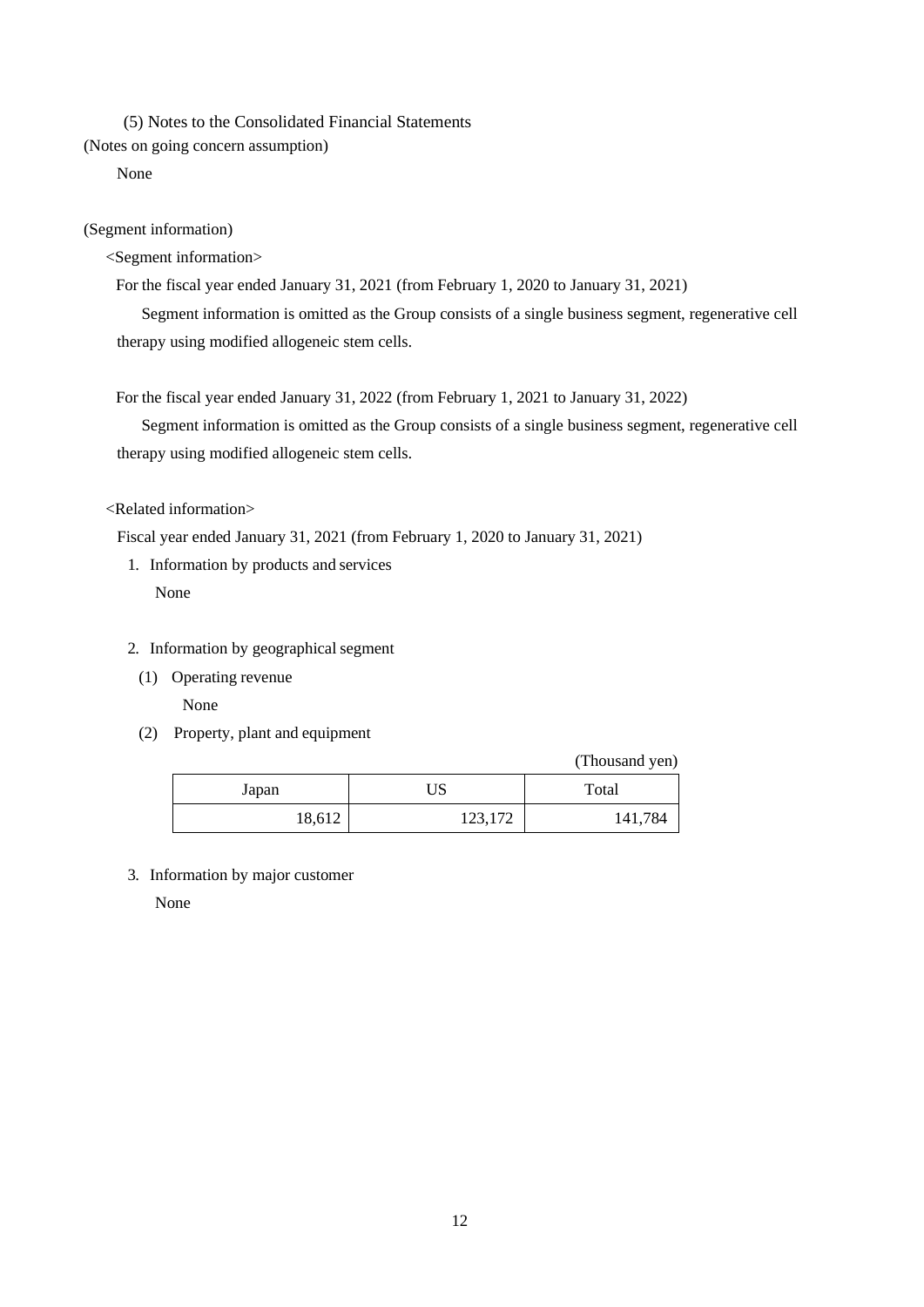Fiscal year ended January 31, 2022 (from February 1, 2021 to January 31, 2022)

- 1. Information by products and services None
- 2. Information by geographical segment
	- (1) Operating revenue

None

(2) Property, plant and equipment

|        |        | (Thousand yen) |
|--------|--------|----------------|
| Japan  | US     | Total          |
| 39,233 | 19,514 | 58,748         |

3. Information by major customer

None

<Information concerning impairment loss on non-current assets by reporting segment>

Fiscal year ended January 31, 2021 (from February 1, 2020 to January 31, 2021) None

Fiscal year ended January 31, 2022 (from February 1, 2021 to January 31, 2022) None

<Information concerning amortization and unamortized balance of goodwill by reporting segment> Fiscal year ended January 31, 2021 (from February 1, 2020 to January 31, 2021) None

Fiscal year ended January 31, 2022 (from February 1, 2021 to January 31, 2022) None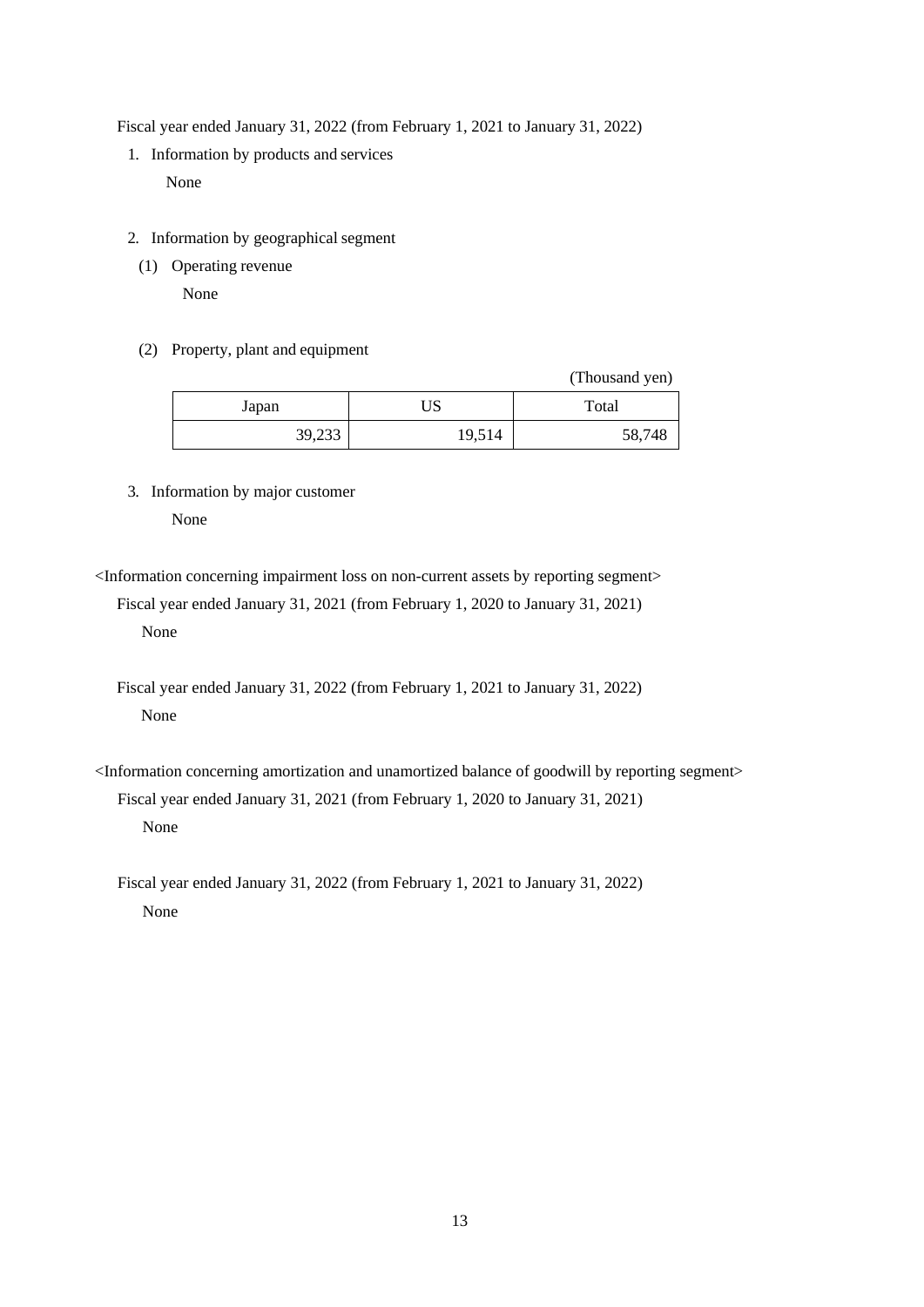<Information concerning gain on bargain purchase by reporting segment>

Fiscal year ended January 31, 2021 (from February 1, 2020 to January 31, 2021)

None

Fiscal year ended January 31, 2022 (from February 1, 2021 to January 31, 2022) None

(Per share information)

(Yen) For the fiscal year ended January 31, 2021 For the fiscal year ended January 31, 2022 Net assets per share 157.07 157.07 32.99 Net (loss) per share (65.38) (90.33)

(Notes) 1. Diluted net income per share is not stated, despite the existence of potential shares, due to the posting of net loss per share.

2. The basis for calculating net loss per share is as follows.

|                                       | For the fiscal year                   | For the fiscal year           |
|---------------------------------------|---------------------------------------|-------------------------------|
|                                       | ended January 31, 2021                | ended January 31, 2022        |
| Net (loss) attributable to owners of  |                                       |                               |
| parent (Thousand yen)                 | (3,385,875)                           | (4,677,856)                   |
| Amount not attributable to common     |                                       |                               |
| shareholders (Thousand yen)           |                                       |                               |
| Net (loss) attributable to owners of  |                                       |                               |
| parent associated with common         | (3,385,875)                           | (4,677,856)                   |
| shares (Thousand yen)                 |                                       |                               |
| Average number of shares during the   |                                       |                               |
| period (Shares)                       | 51,785,102                            | 51,789,136                    |
| Outline of potential shares that were | 7th, 10th, 12th,                      | 7th, 8th, 12th,               |
| not included in the calculation of    | and 14th through 19th Share           | 14th through 21st,            |
| diluted net income per share because  | <b>Acquisition Rights</b>             | 23rd through 25th,            |
| they have no dilutive effects         | (total number of subscription rights) | and 27th through 31st Share   |
|                                       | to shares: 216,716)                   | <b>Acquisition Rights</b>     |
|                                       |                                       | (total number of subscription |
|                                       |                                       | rights to shares: $372,716$   |